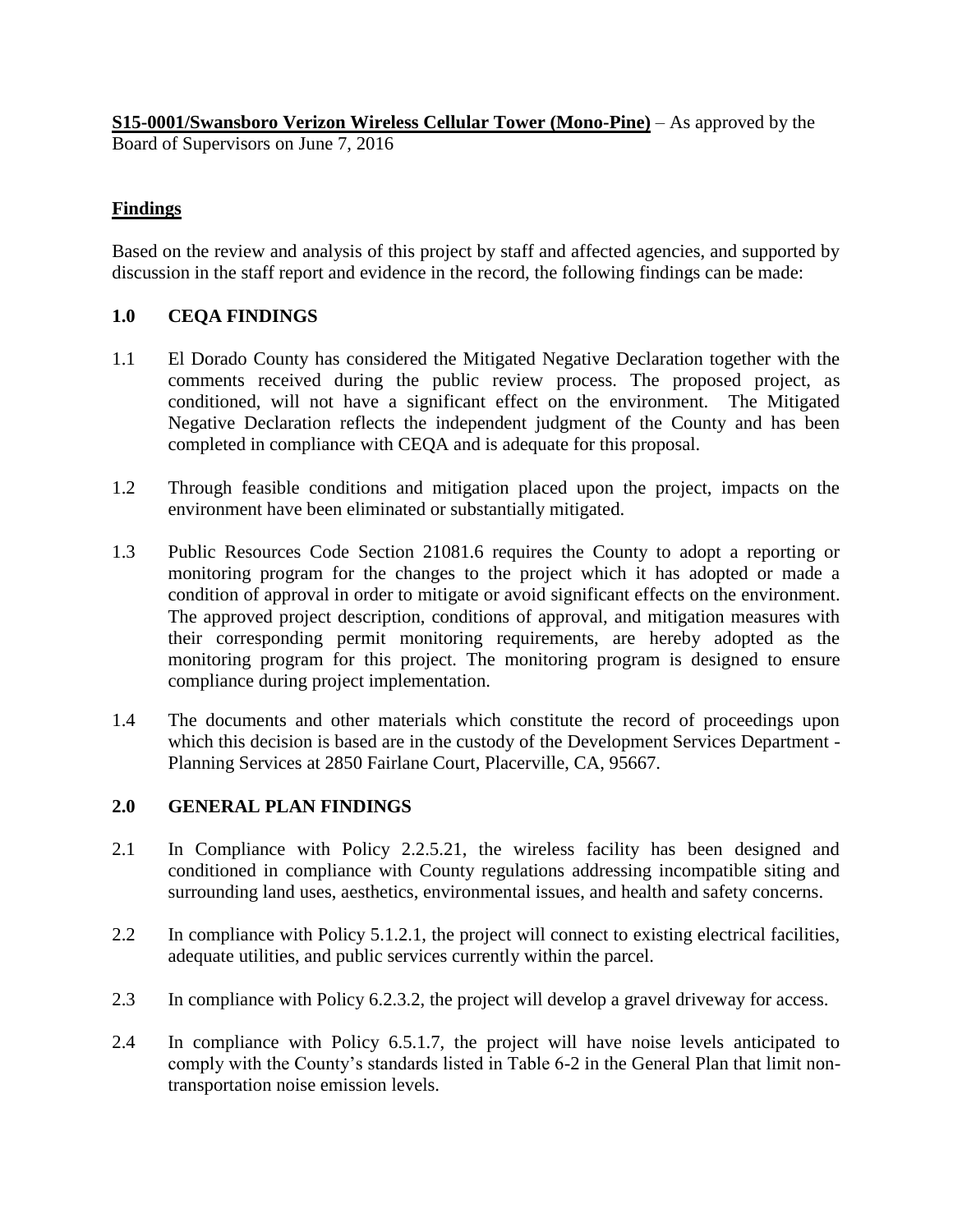2.5 Site development would require the removal of one oak tree and has been evaluated for consistency with General Plan Policy 7.4.4.4 and the Interim Interpretive Guidelines for Oak Woodlands. According to the submitted *Biological Assessment for the Verizon Swansboro Site,* Foothill Associates, dated January 18, 2016, the project would remove less than 0.01 percent of oak tree canopy from a site that contains 26.8 acres of oak canopy. Impacts would be adequately mitigated through on-site replanting and implementation of all tree preservation and protection measures. The project is in compliance with General Plan Policy 7.4.4.4.

## **3.0 TITLE 120 SUBDIVISIONS ORDINANCE**

3.1 The project parcel was a result of a division of land after March 4, 1972. Section 120.76.090.G authorizes issuance of a conditional certificate of compliance if the parcel was created without the benefit of a Parcel or Final Map that has not been specifically cited in Chapter 120.76 of the El Dorado County Subdivision Ordinance. Certificate of Compliance COC04-0048 was approved by the Zoning Administrator on March 16, 2005 and imposes conditions which must be satisfied before the property can be considered legally established. Implementation of the conditions to this project will ensure compliance with the Subdivision Ordinance requirement.

## **4.0 ZONING FINDINGS**

## 4.1 **The project is consistent with Title 130.**

The parcel is located within the Rural Lands 40-Acre (RL-40) Zone District. The project has been analyzed in accordance with Zoning Ordinance Section 130.21.030 (Development Standards) for building setbacks.

> The project, as proposed and conditioned, is consistent with the Zoning Ordinance because the project will comply with building setbacks and other applicable design standards for wireless telecommunication facilities within the RL-40 Zone District.

## 4.2 **The project is consistent with Section 130.40.130.A.1.**

To minimize the number of communication facilities through encouraging the joint use of towers, service providers are encouraged to employ all reasonable measures to site their antenna equipment on existing structures, to co-locate where feasible, and develop new sites that are multi-carrier.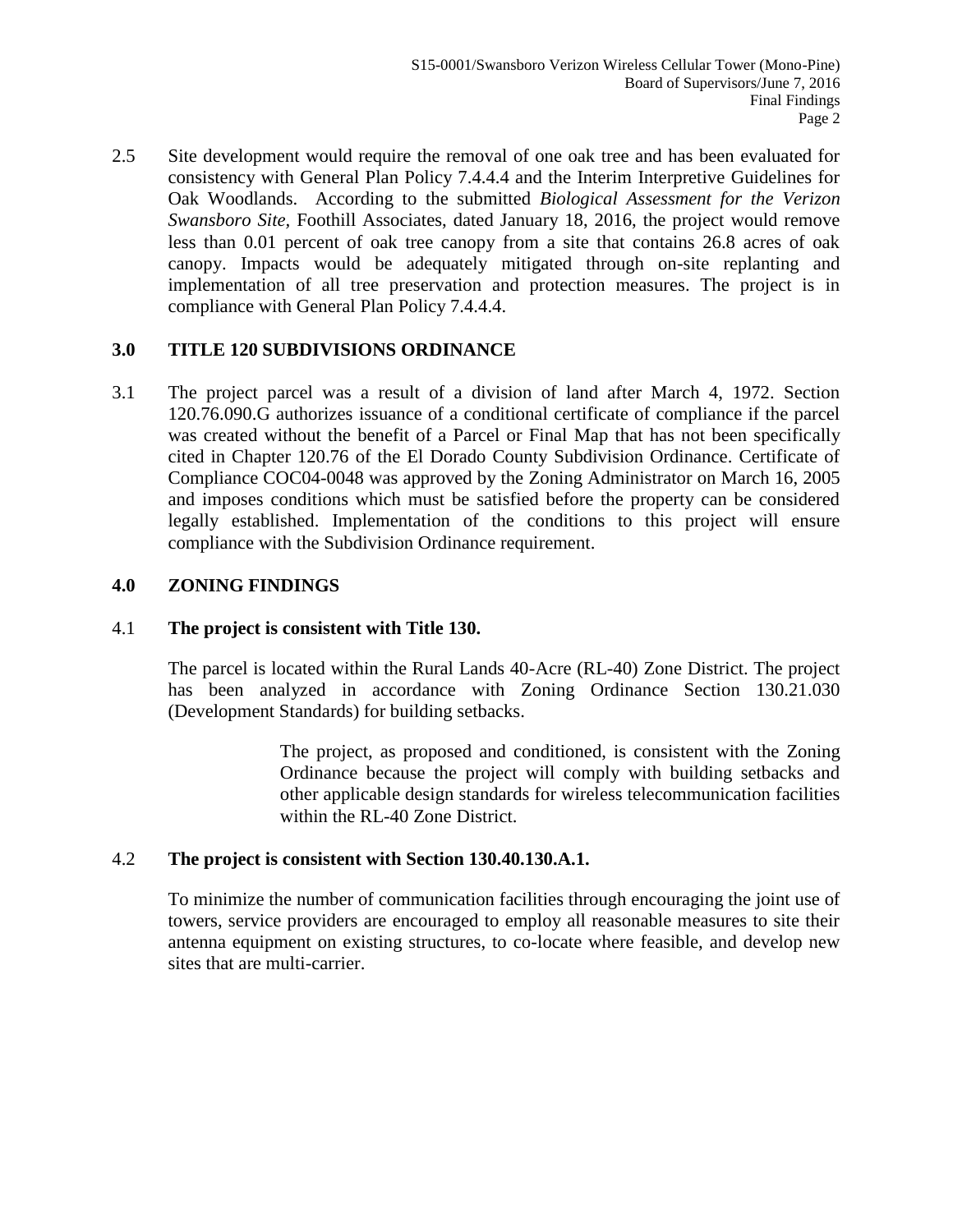The new monopine tower will allow for placement of new Verizon equipment. No existing towers are located in the project area. The applicant has also provided coverage maps identifying the existing and increased cellular service resulting from the proposed facility that justifies the need for this project site. The proposed cell tower will accommodate future co-locations consistent with this regulation.

#### 4.3 **The project is consistent with Section 130.40.130.B.6.b.**

In all zone districts, other than industrial, commercial, and research and development zone districts, new towers or monopoles shall be subject to approval of a conditional use permit by the Planning Commission.

> The applicant has submitted an application for a conditional use permit for the proposed cellular facility consistent with this regulation.

#### 4.4 **The project is consistent with Section 130.40.130.C-H.**

Section 130.40.130.C-H of the Zoning Ordinance requires that all wireless communication facilities meet certain criteria. Below is an analysis of these standards:

*C. Visual simulations of the wireless communications facility (including all support facilities)* shall be submitted. A visual simulation can consist of either a physical *mock-up of the facility, balloon simulation, computer simulation or other means.*

> Photo-simulations of the facility are provided in Exhibit F-7 of the Staff Report. These photos demonstrate how the facility will blend with the surrounding area thereby minimizing its visual impacts.

- *D. Development Standards: The following provisions shall apply in all zone districts. All facilities shall be conditioned, where applicable, to meet the following criteria:*
	- *1. Screening. All facilities shall be screened with vegetation or landscaping. Where screening with vegetation is not feasible, the facilities shall be disguised to blend with the surrounding area (trees, barns, etc.) The facility shall be painted to blend with the prevalent architecture, natural features or vegetation of the site.*

The project has been designed to blend in with the natural features and vegetation as directed by Section 130.40.130.D.1 of the Zoning Ordinance. The facility's outdoor equipment will be painted non-reflective natural colors. The monopine tower would be designed to resemble a pine tree with the tower pole painted flat brown to match the bark color of a pine tree, antennas located in man-made branches resembling pine tree limbs, and antennas and mounting equipment painted to match the branch color with pine needle socks installed around them to reduce visual impact. The monopine is designed to camouflage the facility and blend in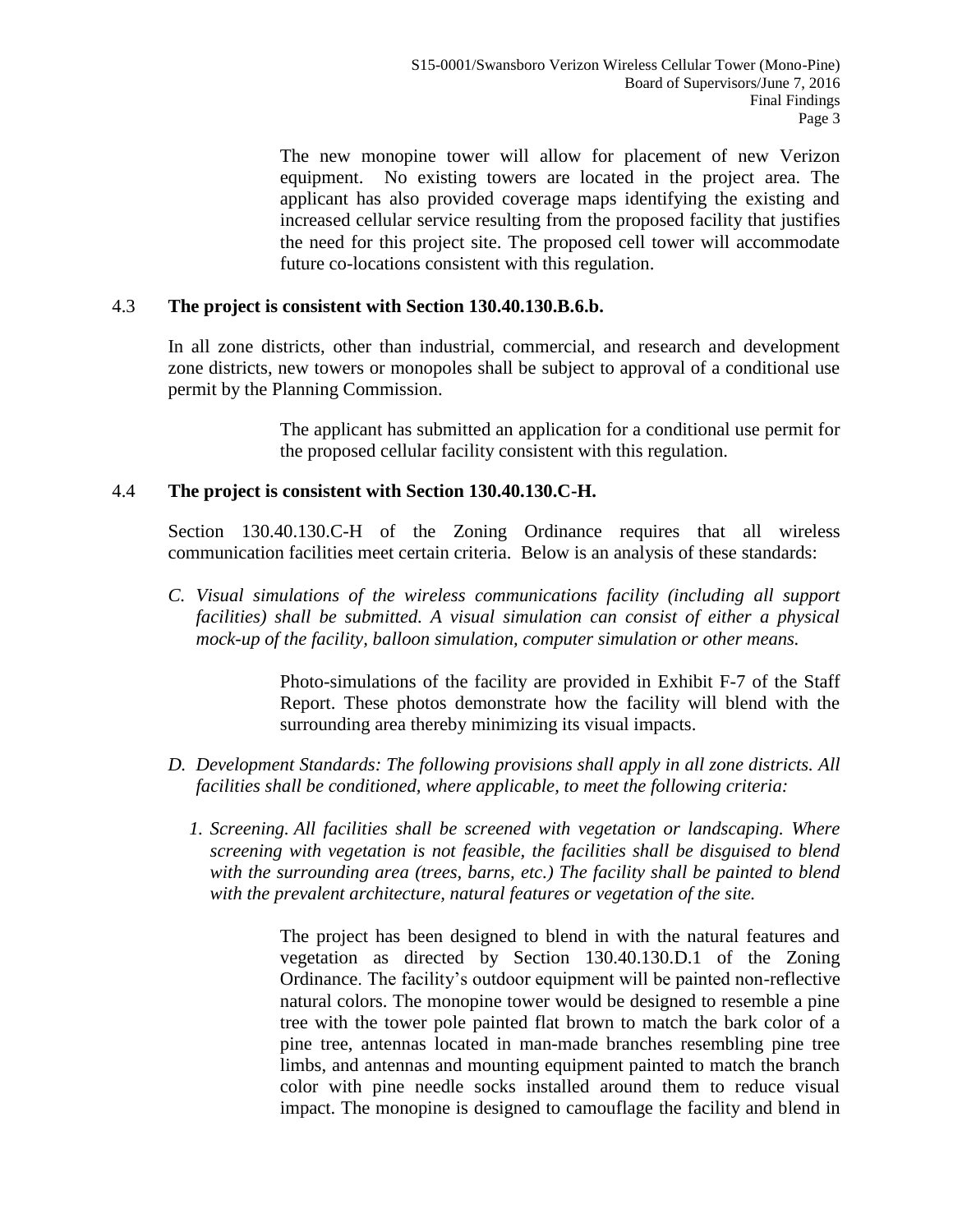with the surrounding vegetation as illustrated in the photo simulations, site plan, and elevations (Staff Report Exhibits F-1 to F-5 and E-1 to E-8). Additional conditions of approval have been added requiring more realistic branch patterns as a visual buffer.

*2. Setbacks. As set forth in each applicable zoning district, except where locating the facility inside those setbacks is the most practical and unobtrusive location possible on the proposed site. Setback waivers shall be approved through the minor use permit process.*

> The RL-40 Zone requires a 30-foot front, side, and rear setback from property lines for all structures. Setbacks would be greater than 30 feet from all property lines. Therefore, the project is consistent with setback standards of the RL-40 Zone and Section 130.21.030 of the County Zoning Ordinance. (Staff Report Exhibit E-4).

*3. Maintenance. All improvements associated with the communication facility, including equipment shelters, towers, antenna, fencing, and landscaping shall be properly maintained at all times. Colors of towers and other improvements shall be maintained to ensure the appearance remains consistent with approved conditions relating to color.*

> Maintenance personnel would visit the site approximately one to two times per month, at which time the facility would be inspected to ensure proper operation. Conditions are recommended to ensure that the colors and materials of the tower and ground support equipment will be maintained at all times and will be consistent with the features depicted in the visual simulations and elevations.

*E. Radio Frequency (RF) Requirements: Section 130.40.130.E of the County Code requires that the applicant submit a report or summary of the estimates of nonionizing radiation generated by the facility and maximum electric and magnetic field strengths at the edge of the facility site, as regulated by the Federal Communication Commission (FCC).* 

> A submitted RF analysis report (Exhibit H) confirms compliance with the applicable FCC Regulations regarding maximum permissible exposure limits.

*F. Availability. Section 130.40.130.H requires that all communication facilities be available to other carriers as long as structural or technological obstacles do not exist.*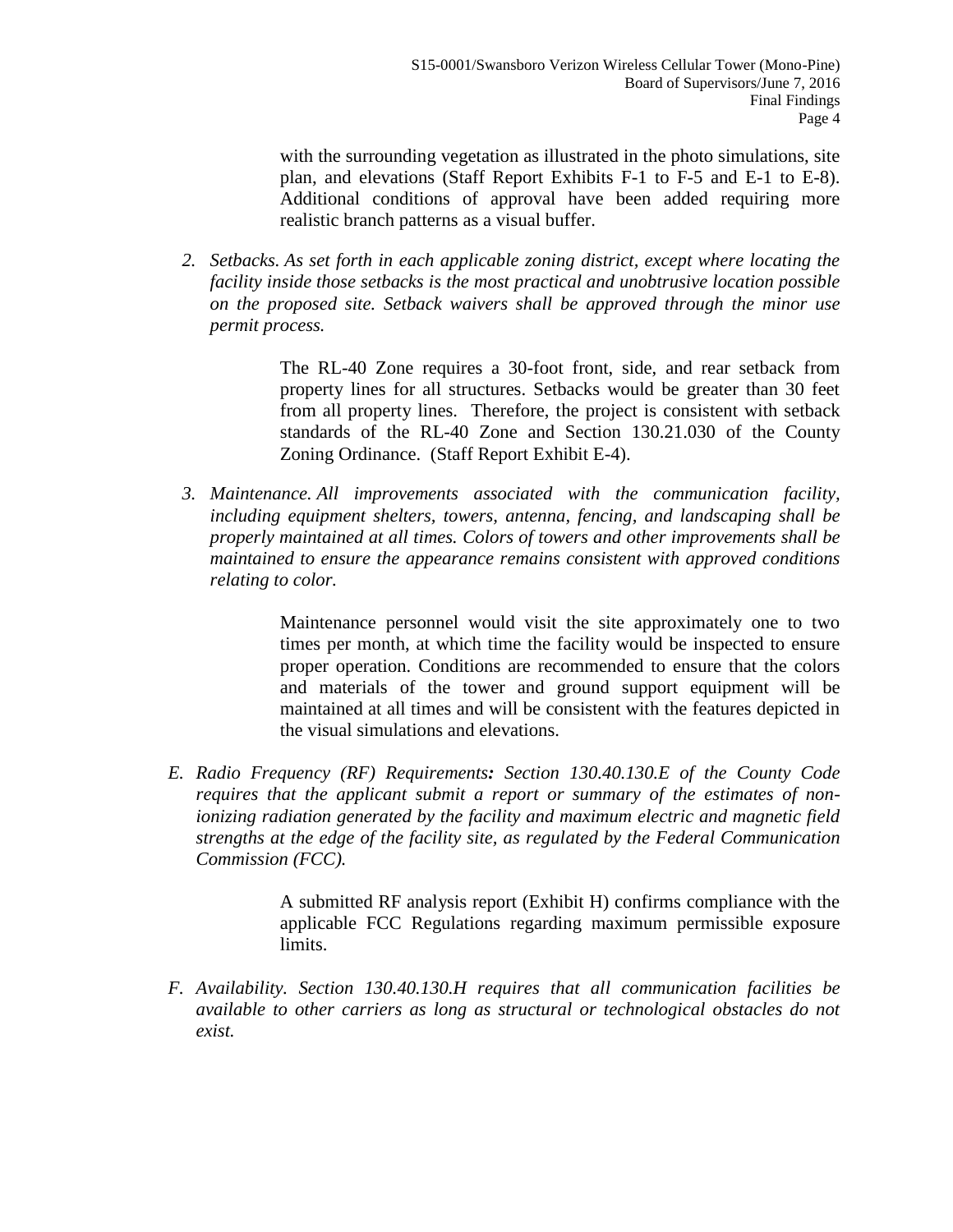The monopine would be constructed with the ability to accommodate the proposed Verizon equipment and future potential collocation of additional carriers. However, the specific location or quantities of future antennae have not been identified. Any separate future co-location would require consistency to this conditional use permit, subject to review by the County.

*G. Section 130.40.130.I of the Zoning Ordinance requires that all obsolete or unused communication facilities be removed within six months after the use of that facility has ceased or the facility has been abandoned.*

The project has been conditioned to comply with this requirement.

*H. Section 130.40.130.H of the Zoning Ordinance states certain notification requirements for projects located within 1,000 feet of a school or on residentially zoned lands governed by CC&Rs.*

> The project parcel is not within 1,000 feet of a school or located on residentially zoned land governed by CC&Rs. Therefore, these notification requirements do not apply to this project.

As proposed and conditioned, the project is consistent with the criteria in Section 130.40.130.C-H of the Zoning Ordinance.

## **5.0 SPECIAL USE PERMIT FINDINGS**

## 5.1 **The issuance of the permit is consistent with the General Plan.**

As discussed above in Section 2.0 General Plan Findings, the special use permit is consistent with the applicable policies and requirements in the El Dorado County General Plan.

#### 5.2 **The proposed use would not be detrimental to the public health, safety and welfare, or injurious to the neighborhood.**

At 0.24 percent or less of the public safety standard established by the FCC, the risk of RF emissions to the surrounding public is remote. The use will not significantly conflict with surrounding uses. The facility will be visible from certain vantage points. However, the tower antennas will be concealed by monopine branches and additional landscaping. As discussed in Section 2.0 and 4.0 above, the project is consistent with applicable General Plan Policies and conforms to the requirements of the County Zoning Ordinance. An additional condition of approval has been added requiring more realistic branch patterns. As designed and conditioned, the project is not anticipated to result in significant environmental, visual, or noise impacts to the surrounding residents.